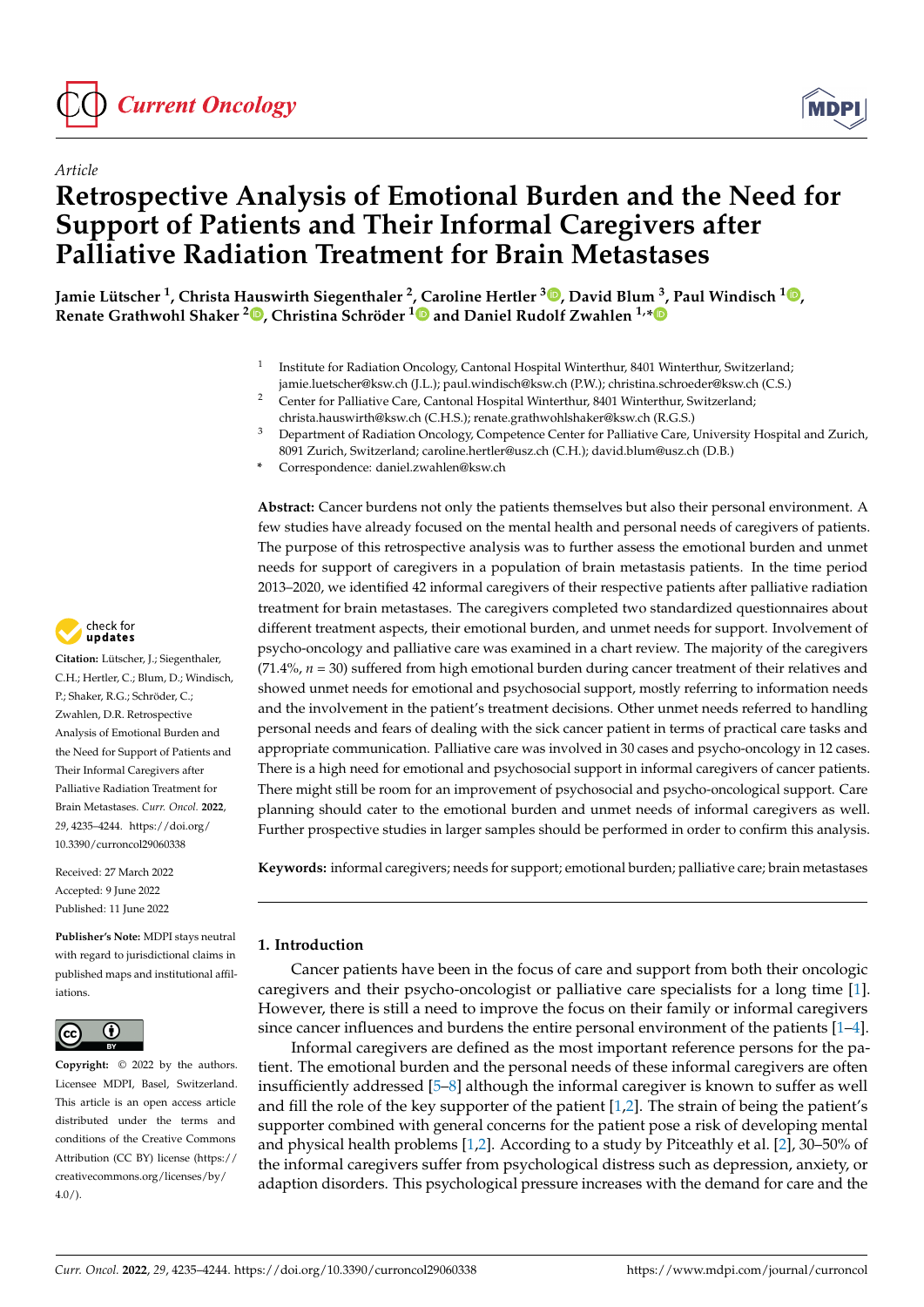dependency of the patient, for example, in patients with neurological deficits or personality changes, as seen in patients with tumors located in highly functional brain regions often caused by primary or secondary brain tumors [\[1\]](#page-8-0).

Primary brain tumors are tumors developed from the brain parenchyma and its surrounding structures and show an incidence of approximately 11:100,000 person years [\[9\]](#page-9-3). Secondary brain tumors develop when tumor cells from a distant primary tumor, most frequently lung, breast, or colorectal cancers as well as melanoma and renal cell carcinoma, metastasize to the brain [\[10\]](#page-9-4). The incidence of brain metastases is heterogeneously described; the numbers vary based on the primary tumor type and might be increasingly diagnosed due to improved diagnostic methods, with estimates of an incidence of 7–14:100,000 person years [\[11\]](#page-9-5).

Typical brain metastases-related symptoms such as neurocognitive impairment, headaches, severe fatigue, dysphagia, personality changes, fluctuating vigilance, epileptic seizures, and loss of mobility create a high dependency on the caregivers [\[8](#page-9-2)[,12](#page-9-6)[–14\]](#page-9-7). The cerebral radiation effects and chemotherapy induced side effects as well as the short life expectancy of the patients intensify the difficulty for the caregivers of both patients with brain metastases and primary brain tumors [\[13\]](#page-9-8). Nevertheless, caregivers of patients with brain metastases might suffer from a different burden than caregivers of patients with primary brain tumors as patients with brain metastases have in physically and mentally managing not only the consequences of the brain tumor itself but also of its distant primary tumor. Thus, patients with brain metastases show a high morbidity and mortality with negative influence on the quality of life of both the patients and the caregivers [\[14\]](#page-9-7). As the caregivers' own mental health is often seen as trivial in comparison to the patient's suffering, the caregivers start repressing their own needs and desires in order to support the patient [\[1\]](#page-8-0). This increased use of support by the patients could therefore lead to a need for support by the caregivers themselves in order to remain mentally healthy and stay able to care for the patient [\[1,](#page-8-0)[15\]](#page-9-9).

This opens up the question of which of the informal caregivers' needs to remain unnoticed during cancer treatment of patients and how support for the caregivers could be improved. Therefore, we conducted a retrospective study to assess the emotional burden and unmet emotional and psychosocial needs for support of informal caregivers of patients who received palliative radiotherapy for brain metastases. We hypothesized that there were still some unmet needs of the informal caregivers and that the identification of unmet needs could help to improve means of support and thereby ease the emotional burden of the caregivers in the future.

#### **2. Materials and Methods**

This analysis is a retrospective study based on a questionnaire survey addressing the informal caregivers of patients treated for brain metastases.

We identified caregivers of deceased patients after palliative radiation treatment for brain metastases at our department of Radiation Oncology at the Winterthur Cantonal Hospital between 2013 and 2020. Patients and caregivers had to be  $\geq$ 18 years of age and proficient in German. All patients had suffered from solid tumors presenting with brain metastases and had shown an Eastern Cooperative Oncology Group (ECOG) Performance status 0–2 at first presentation for brain radiotherapy. Some of the patients received palliative care by a palliative care specialist for advanced care planning or psychosocial support, usually after treatment goals were changed to best supportive care or end-of-life care. The palliative care service at the Cantonal Hospital of Winterthur, as part of the department of internal medicine, works in close collaboration with the department of medical oncology. The systemic oncologic therapy and radiation therapy was delivered in the same hospital but in different facilities with close cooperation.

The caregivers were contacted by telephone and received information material as well as two questionnaires by mail. The first non-validated and self-designed questionnaire contained 15 open and closed questions about the emotional burden of the caregivers measured on a five point subjective scale, the sufficiency of information the caregivers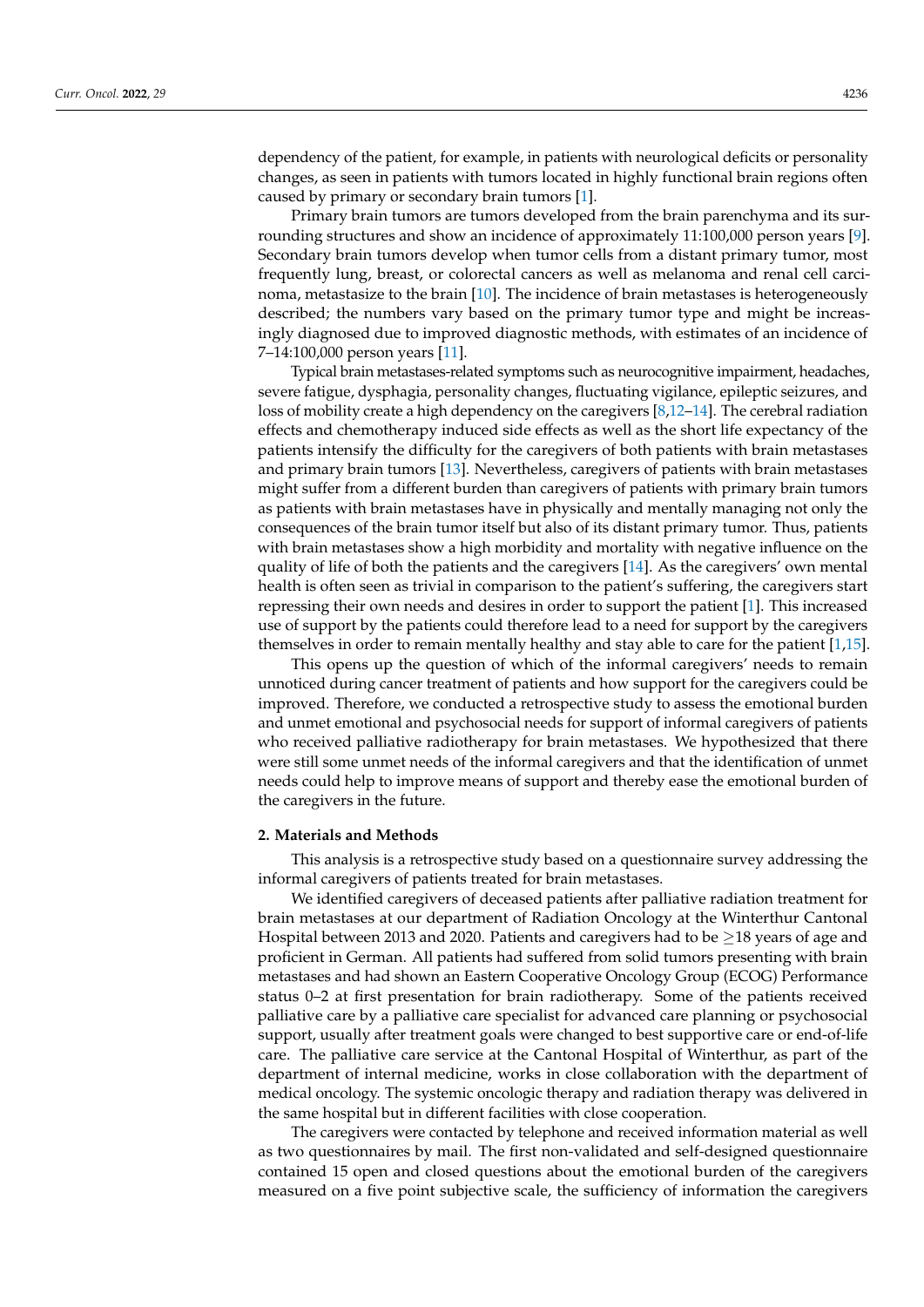received, as well as the care and development of health problems the caregivers experienced during their relatives' disease. The questionnaire also asked about treatment options, the place of death, and the involvement of palliative care. The second validated and standardized questionnaire, the Supportive Care Needs Survey for Partners and Caregivers (SCNS P&C-G), assessed the emotional and psychosocial needs for support of caregivers and consisted of 45 multiple choice questions about the caregivers' satisfaction of information procurement, the involvement of medical care, nursing and treatment of the patients, as well as the internal medical coordination system. The caregivers' own needs, health status, and changes in lifestyle were also considered, including fears and concerns. Furthermore, the questionnaire took the change of the relationship and communication method between the caregiver and the patient into account.

The collection of data was approved by the local Ethics Committee (reference number/BASEC ID 2020-02124). The approval of the survey does not lie within the formal scope of responsibility of the local ethics committee, but the study was acknowledged by the Ethics Committee. Informed consent for the questionnaire survey was obtained from the caregivers. Anonymity was guaranteed by encoding the questionnaires.

The statistical analysis was performed using the statistical software "Statistical Package for the Social Science" (SPSS) of IBM (version 25; International Business Machines Corporation IBM, Armonk, NY, USA). For group comparison, Mann–Whitney U test was used. The level of significance was defined as  $\alpha$  = 0.05 (5%).

#### **3. Results**

# *3.1. Patient and Caregiver Characteristics*

A total of 716 patients treated for brain lesions were identified in the institutional database. In all, 353 patients fulfilled the inclusion criteria mentioned above. We could trace 155 informal caregivers, of which 54 had to be excluded due to undocumented changes in address. Of the 101 letters that were sent to the caregivers, 44 letters were returned with completed questionnaires (response rate 43.6%). Two letters had to be excluded due to a missing signature and unmet inclusion criteria. In total, 42 informal caregivers were included in this analysis. This selection process is also illustrated in Appendix [A](#page-8-2) (Figure [A1\)](#page-8-3).

The majority of the deceased patients suffered from lung cancer. They showed a median number of 4 organ metastases and >10 brain metastases on average, which were treated with whole brain radiotherapy (WBRT) in 86.1% (*n* = 37). Only a small number of patients underwent partial brain radiotherapy (PBRT, 4.7%, *n* = 2) or stereotactic radiosurgery or therapy (SRS/SRT, 9.3%, *n* = 4). Patients received end-of-life care in the hospital rather than at home.

The caregivers considered in this study were all relatives of the patients. The majority were spouses (80.9%, *n* = 34), followed by daughters (9.5%, *n* = 4) and sisters (9.5%, *n* = 4). Most of the caregivers lost their relatives in the year 2019 (23.8%, *n* = 10) at an average age at death of 68 years. The majority of caregivers were female (64.3%, *n* = 27) for an equal number of male and female patients (female 50%, *n* = 21; male 50%, *n* = 21).

Further information about patient and caregiver characteristics can be found in Tables [1](#page-3-0) and [2.](#page-3-1)

# *3.2. The Caregivers' Burden and Support*

Overall, 78.6% (*n* = 33) of the informal caregivers suffered from high emotional burden during cancer treatment of their relatives. Another 23.8% (*n* = 10) developed health problems, such as back pain, exhaustion, weight gain, sleeping disorders, and mental problems. The majority of the caregivers felt sufficiently supported by their family (88.1%, *n* = 37) as well as by medical practitioners (83.3%,  $n = 35$ ). In total, palliative care was involved in 71.4% ( $n = 30$ ), whereas only 28.6% ( $n = 12$ ) were supported by psycho-oncological care (Table [3\)](#page-4-0).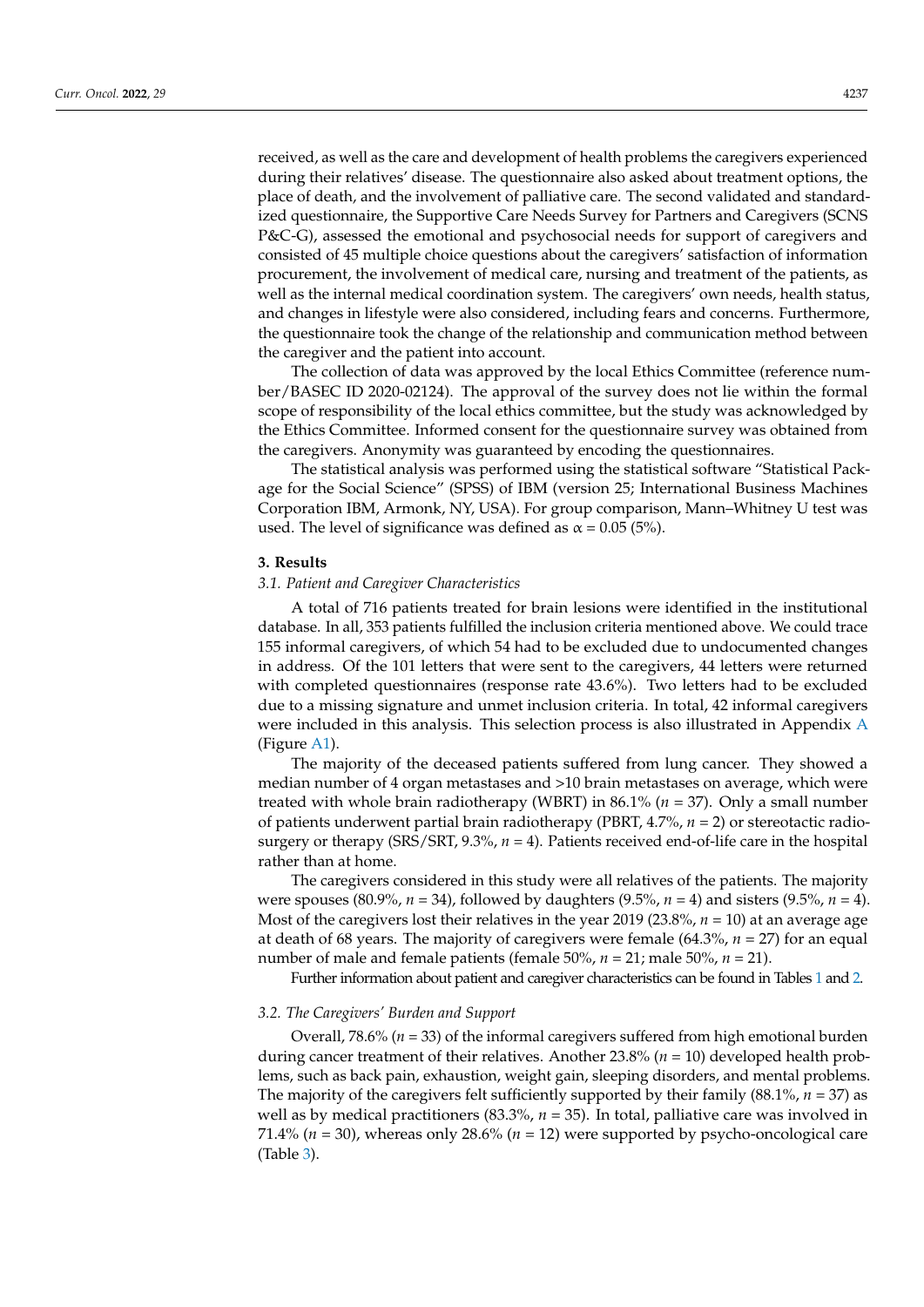| Variables                                               | Median           | Range                              |
|---------------------------------------------------------|------------------|------------------------------------|
| Age of death (years)                                    | 68               | $47 - 85$                          |
| Number of organ metastases                              | 3.9              | $1 - 8$                            |
| ECOG performance status at start of RT                  | 1.4              | $0 - 2$                            |
| Disease duration (first diagnosis to death),<br>(years) | 3.1              | $0 - 19$                           |
|                                                         | $\boldsymbol{n}$ | $\mathbf{0}_{\mathbf{0}}^{\prime}$ |
| Sex                                                     |                  |                                    |
| Female                                                  | 21               | 50                                 |
| Male                                                    | 21               | 50                                 |
| Form of overall treatment (any treatment<br>time)       |                  |                                    |
| Chemotherapy                                            | 30               | 71.4                               |
| Immunotherapy                                           | $\overline{4}$   | 9.5                                |
| Targeted Therapy                                        | 17               | 40.5                               |
| Hormone Therapy                                         | $\,8\,$          | 19                                 |
| Radiotherapy in total                                   | 42               | 100                                |
| <b>WBRT</b>                                             | 37               | 86.1                               |
| PBRT                                                    | $\overline{2}$   | 4.7                                |
| SRS/SRT                                                 | $\overline{4}$   | 9.3                                |
| Surgery                                                 | 17               | 40.5                               |
| Entity                                                  |                  |                                    |
| Lung cancer                                             | 26               | 61.9                               |
| <b>Breast cancer</b>                                    | 4                | 9.5                                |
| Melanoma                                                | $\overline{4}$   | 9.5                                |
| Urogenital cancer                                       | 5                | 11.9                               |
| Others                                                  | 3                | 7.1                                |
| Number of brain metastases                              |                  |                                    |
| 1-5 metastases                                          | 9                | 21.4                               |
| 6-10 metastases                                         | 6                | 14.3                               |
| $>10$ metastases                                        | 20               | 47.6                               |
| Meningeal carcinomatosis                                | 7                | 16.7                               |
| Place of death                                          |                  |                                    |
| Home                                                    | 13               | 31                                 |
| Hospital                                                | 20               | 47.6                               |
| Nursing home                                            | 8                | 19                                 |
| Hospice                                                 | $\mathbf 1$      | 2.4                                |

<span id="page-3-0"></span>**Table 1.** Patients' characteristics at the time of first diagnosis of brain metastases (*n* = 42).

<span id="page-3-1"></span>**Table 2.** The caregiver's characteristics  $(n = 42)$ .

| <b>Variables</b>             | n  | $\%$ |
|------------------------------|----|------|
| Sex                          |    |      |
| Female                       | 27 | 64.3 |
| Male                         | 15 | 35.7 |
| Relatives                    |    |      |
|                              | 34 | 81.0 |
| Spouse<br>Daughter<br>Sister | 4  | 9.5  |
|                              | 4  | 9.5  |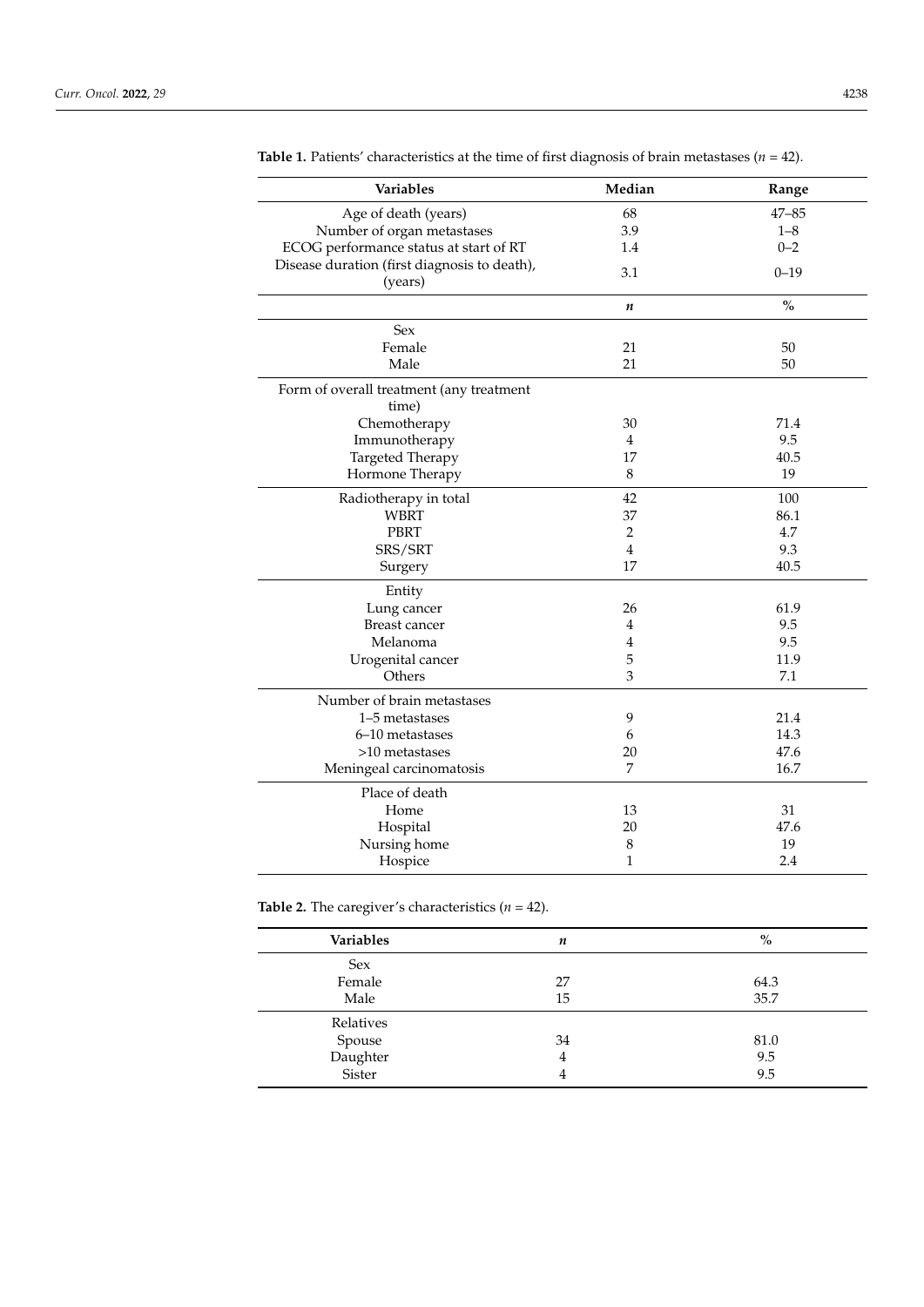| Variables                                   | $n=42$ | $\%$ |
|---------------------------------------------|--------|------|
| Emotional burden of the caregiver           | 33     | 78.6 |
| Sufficient support by medical practitioners | 35     | 83.3 |
| Sufficient support by family                | 37     | 88.1 |
| Health problems developed by caregiver      | 10     | 23.8 |
| Involvement of palliative care              | 30     | 71.4 |
| Outpatient                                  | 16     | 38.1 |
| Inpatient                                   | 4      | 9.5  |
| Unspecified                                 | 10     | 23.8 |
| Psycho-oncology involved                    |        | 28.6 |

<span id="page-4-0"></span>**Table 3.** The caregiver's burden and support, with data in total number (*n*) and percentage (%) for categorical variables.

#### *3.3. The Caregivers' Unmet Needs*

According to the caregivers' needs, the highest needs for support were recorded when dealing with fears about physical or mental deterioration of the patient (50.0%, *n* = 21), when reducing stress of the patient (38.1%, *n* = 16), or when receiving emotional support for themselves (35.7%, *n* = 15). Handling thoughts about death or dying was also a frequent cause of needing support  $(35.7\%, n = 15)$ . Other needs, such as the need for support when communicating with the patient  $(31.0\%$ ,  $n = 13)$ ; respecting the caregiver's health, including eating and sleeping (31.0%, *n* = 13); or balancing the needs of the patient and the caregiver (33.3%,  $n = 14$ ), were also reported as relevant but from a smaller quantity of caregivers. Furthermore, nursing affected in 26.1% (*n* = 11) of the cases the caregiver's own life. Support in practical care tasks, such as bathing, bandage changes, or administering medicine, was applied for in fewer times than other examination points in this study (28.6%,  $n = 12$ ) (Table [4\)](#page-4-1). Due to personal reasons, a small number of caregivers chose to skip individual questions concerning unmet needs of support and hospital coordination. We illustrated those missing values in Tables [4](#page-4-1) and [5.](#page-5-0)

<span id="page-4-1"></span>**Table 4.** The caregiver's unmet needs, with data in total number (*n*) and percentage (%) for categorical variables.

| Need for Support When                                                                   | <b>No Need</b> | Already<br>Supported | <b>Low Need</b> | Moderate<br>Need | <b>High Need</b> | <b>Missing</b> |
|-----------------------------------------------------------------------------------------|----------------|----------------------|-----------------|------------------|------------------|----------------|
| Receiving emotional support of<br>the caregiver                                         | 10(23.8)       | 8(19.0)              | 7(16.7)         | 4(9.5)           | 4(9.5)           | 9(21.4)        |
| Coping with fears about physical or<br>mental deterioration of the patient              | 7(16.7)        | 8(19.0)              | 7(16.7)         | 5(11.9)          | 9(21.4)          | 6(14.3)        |
| Handling thoughts about death or dying                                                  | 9(21.4)        | 13(31.0)             | 8(19.0)         | 1(2.4)           | 6(14.3)          | 5(11.9)        |
| Providing practical care tasks (bathing,<br>bandage changes,<br>administering medicine) | 16(38.1)       | 7(16.7)              | 6(14.3)         | 3(7.1)           | 3(7.1)           | 7(16.7)        |
| Communicating with the patient                                                          | 15(35.7)       | 4(9.5)               | 5(11.9)         | 2(4.8)           | 6(14.3)          | 10(23.8)       |
| Reducing stress of the patient                                                          | 8(19.0)        | 12(28.6)             | 5(11.9)         | 3(7.1)           | 8(19.0)          | 6(14.3)        |
| Balancing the needs of the patient vs.<br>those of the caregiver                        | 12(28.6)       | 7(16.7)              | 6(14.3)         | 5(11.9)          | 3(7.1)           | 9(21.4)        |
| Looking after the caregiver's health<br>(eating, sleeping)                              | 14 (33.3)      | 10(23.8)             | 5(11.9)         | 5(11.9)          | 3(7.1)           | 5(11.9)        |
| Nursing affects the caregiver's own life                                                | 13(31.0)       | 6(14.3)              | 5(11.9)         | 3(7.1)           | 3(7.1)           | 12(28.6)       |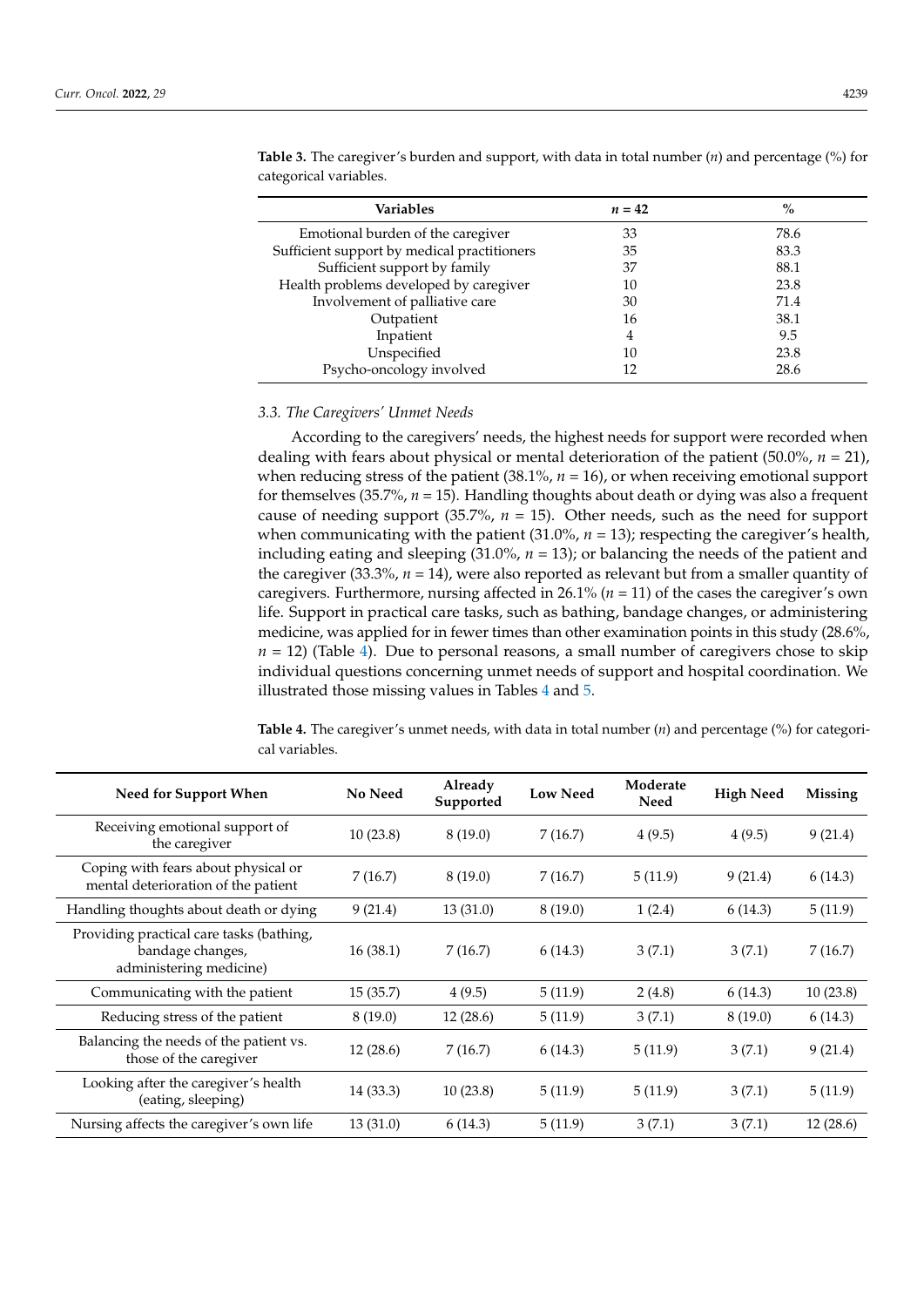| Need for Support When                                                                                 | No Need  | Already<br>Supported | <b>Low Need</b> | Moderate<br>Need | <b>High Need</b> | Missing  |
|-------------------------------------------------------------------------------------------------------|----------|----------------------|-----------------|------------------|------------------|----------|
| Receiving opportunities to discuss the<br>caregivers concerns with the doctors                        | 9(21.4)  | 8(19.0)              | 5(11.9)         | 8(19.0)          | 7(16.7)          | 5(11.9)  |
| Building confidence in doctors having<br>discussed the patient's case sufficiently<br>with each other | 10(23.8) | 7(16.7)              | 5(11.9)         | 5(11.9)          | 9(21.4)          | 6(14.3)  |
| Feeling reassured about sufficient<br>coordination of medical services                                | 10(23.8) | 7(16.7)              | 6(14.3)         | 2(4.8)           | 10(23.8)         | 7(16.7)  |
| Participating in decision making of<br>the patient                                                    | 11(26.2) | 9(21.4)              | 6(14.3)         | 4(9.5)           | 4(9.5)           | 8(19.0)  |
| Being involved in the medical care of<br>the patient                                                  | 8(19.0)  | 13(31.0)             | 3(7.1)          | 4(9.5)           | 4(9.5)           | 10(23.8) |
| Receiving information about the<br>supportive program for the caregiver                               | 10(23.8) | 8(19.0)              | 6(14.3)         | 6(14.3)          | 7(16.7)          | 5(11.9)  |

<span id="page-5-0"></span>**Table 5.** Hospital coordination, with data in total number (*n*) and percentage (%) for categorical variables.

#### *3.4. Health Care Service and Information Needs*

Concerning the health care service and information needs, a large number of caregivers underlined the need for support when receiving opportunities to discuss their concerns with doctors  $(47.6\%, n = 20)$ . Additionally, many caregivers lacked support when building confidence in doctors having discussed the patient's case sufficiently (45.2%, *n* = 19) or when receiving information about the supportive program for the caregiver (45.2%, *n* = 19). Furthermore,  $42.9\%$  ( $n = 18$ ) of the caregivers pointed out a need for support when being certain about sufficient coordination of medical services, whereas only a small number of caregivers underlined the need for support when participating in treatment decisions (33.3%, *n* = 14) or medical care (26.2%, *n* = 11) of the patient (Table [5\)](#page-5-0).

#### *3.5. Palliative Care*

Palliative care was involved in treatment plans of 30 patients (71.4%). Only 12 patients (28.6%) did not receive palliative care consultation (Table [3\)](#page-4-0). A significant difference in the involvement of palliative care could be observed when feeling confident in good cooperation of doctors: 50.0% (*n* = 6) of caregivers of patients who did not receive palliative care expressed their need for more support, whereas only 36.6% (*n* = 11) of caregivers of patients who received palliative care showed a further need for support. This difference is also illustrated in Appendix [A](#page-8-2) (Figure [A2\)](#page-8-4).

#### **4. Discussion**

Although informal caregivers are the key supporters of patients and have to withstand high emotional burden, they receive little attention and support in the oncological therapy setting [\[1](#page-8-0)[,2](#page-8-1)[,7\]](#page-9-10). This study examines the emotional burden of informal caregivers of patients treated for brain metastases and explores unmet needs of informal caregivers in such situations.

In our analysis, the majority of the informal caregivers suffered from high emotional burden during the cancer disease of their relatives. According to Kraehenbuehl et al. [\[16\]](#page-9-11) and Soothill et al. [\[7\]](#page-9-10), the emotional distress of informal caregivers might even be more pronounced than the psychological burden of the patients themselves. Here, nearly onequarter of all informal caregivers developed health problems, such as back pain, exhaustion, weight gain, sleeping disorders, and mental problems, associated with the patient's disease and care. These physical and mental health problems in caregivers may potentially result in a reduced capacity to support the patient, which may lead to worse outcomes [\[1\]](#page-8-0). Likewise, it has been shown in previous studies that patients with low social support generally show higher disease progressions and lower survival times than patients with high social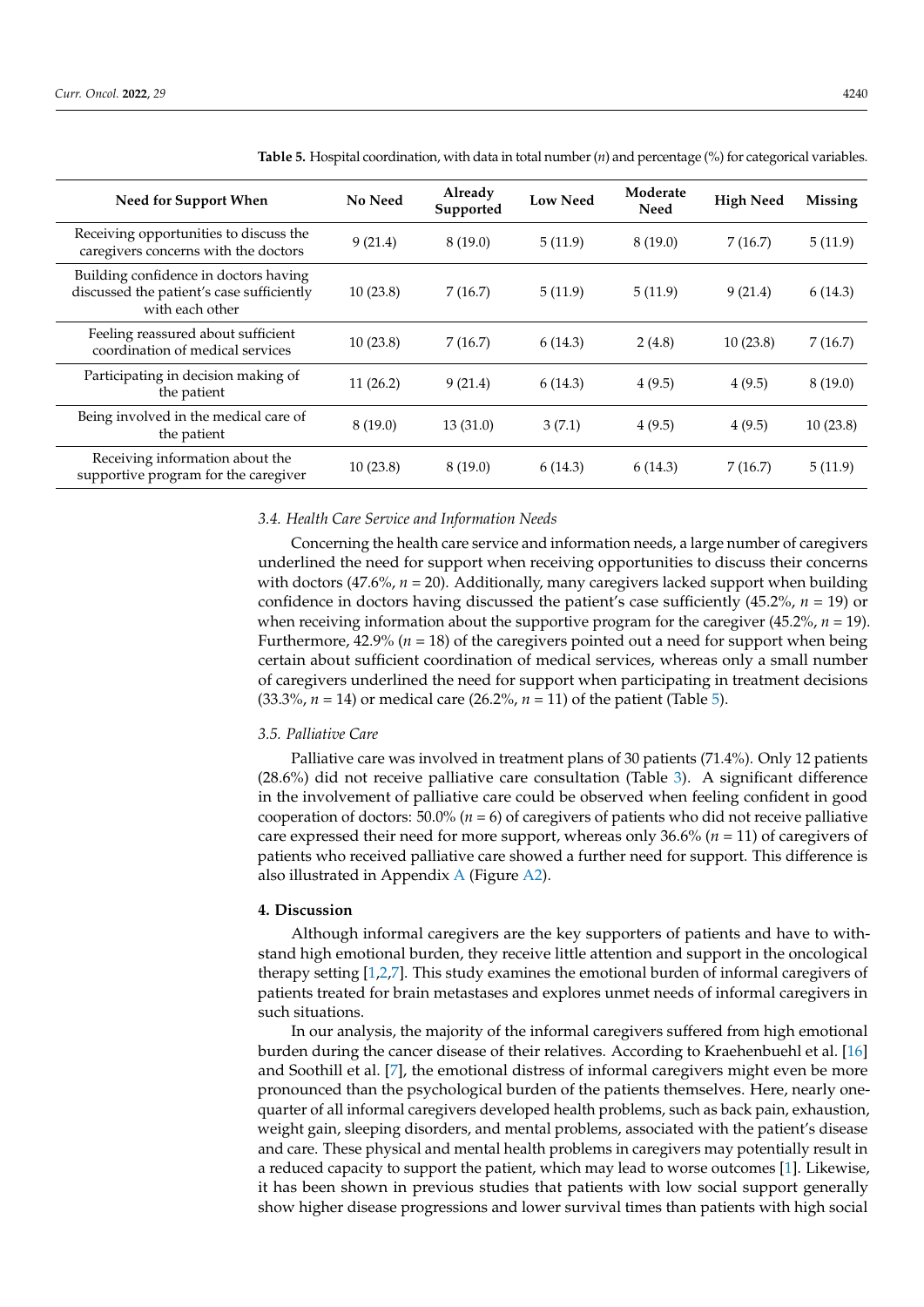support [\[17\]](#page-9-12). Therefore, it is very important to detect and ease the emotional burden of the caregivers.

In our analysis, we identified several unmet needs of caregivers. The majority of the caregivers reported emotional and psychosocial needs for support, which is in line with several other studies [\[7,](#page-9-10)[8](#page-9-2)[,18\]](#page-9-13). These unmet needs were highly individual and varied among caregivers. Pursuant to a study of Soothill et al. [\[7\]](#page-9-10), caregivers with unmet needs often lacked social support, suffered from poor health conditions themselves, or were challenged with multiple caring responsibilities at the same time. Regarding gender differences, Flechl et al. stated that female caregivers felt more often insufficiently informed by medical practitioners than male caregivers [\[19\]](#page-9-14), which is an important observation since care work tends to be carried out more often by female caregivers [\[8,](#page-9-2)[19,](#page-9-14)[20\]](#page-9-15). The fact that caregivers are predominantly female could also be confirmed in our study: the majority of the informal caregivers in this analysis were female, whereas the patients they cared for were equally often male and female (50% male, 50% female). Traditional gender roles but also the fact that women tend to participate in surveys more often than men might have contributed to that difference [\[19\]](#page-9-14).

In this analysis, we could identify needs for support of the caregivers concerning social interactions with the patient, for example, when communicating with the patient and when reducing the emotional burden of the patient. The reason might be that many caregivers avoid talking about the disease course in the presence of their relatives suffering from cancer due to the fear of depriving them of hope [\[1\]](#page-8-0). Assistance in how to talk and deal with terminally ill people could potentially be beneficial regarding this aspect.

Additionally, this analysis could identify needs for support concerning the caregivers' own health condition. The caregivers wish for support when balancing their own needs and the needs of the patients and when looking after their own health. This is likely because the existential threat of the cancer disease of their relatives makes caregivers neglect their own needs and health problems [\[1\]](#page-8-0). Thus, support programs for caregivers should be organized in a way that allows them to both take care of themselves as well as of their ill relatives [\[7\]](#page-9-10).

Another unmet need was the fear concerning the health deterioration or death of the patient. In these cases, an open communication method might also be referred to, whereby communication should be facilitated by joint discussions of both the patient and the caregiver [\[1\]](#page-8-0). Discussions about the patient's preferred place of care and of death as well as treatment plans with instructions for the control of burdensome symptoms during end-of-life care are crucial to ensure a better end-of-life care and to prevent undesired rehospitalizations [\[8\]](#page-9-2).

Furthermore, our study stated that providing informal care is burdensome and affects the caregiver's own life significantly [\[14\]](#page-9-7). The emotional burden might even increase in the future since in-patient care will be transferred more and more into outpatient settings, partially due to new treatment possibilities or economic re-structuration of health care [\[15](#page-9-9)[,21\]](#page-9-16).

As our study shows, there is still room for improvement in the communication with caregivers. For example, caregivers wish to be better informed and more involved in decision making as well as in the medical care of their relatives. This observation is in accordance with several other studies, which underline the importance of an active involvement of caregivers in treatment plans, in decision making, and the reception of information about the health status of the patient [\[1](#page-8-0)[,7](#page-9-10)[,14](#page-9-7)[,22\]](#page-9-17). According to the caregivers' opinion, they experience a lack of opportunities to discuss their concerns and questions with doctors. This might also explain the caregivers' uncertainty concerning sufficient coordination and implementation of medical services detected in our study. Therefore, we suggest addressing the caregivers needs for specific support openly at the very beginning of any palliative treatment.

Specialized palliative care, either in the in-patient or out-patient setting, was involved in the majority of the patients (71.4%, *n* = 30). However, the inclusion of psycho-oncological care could only be identified in about  $28.6\%$  ( $n = 12$ ) of the patients. Expanding the involve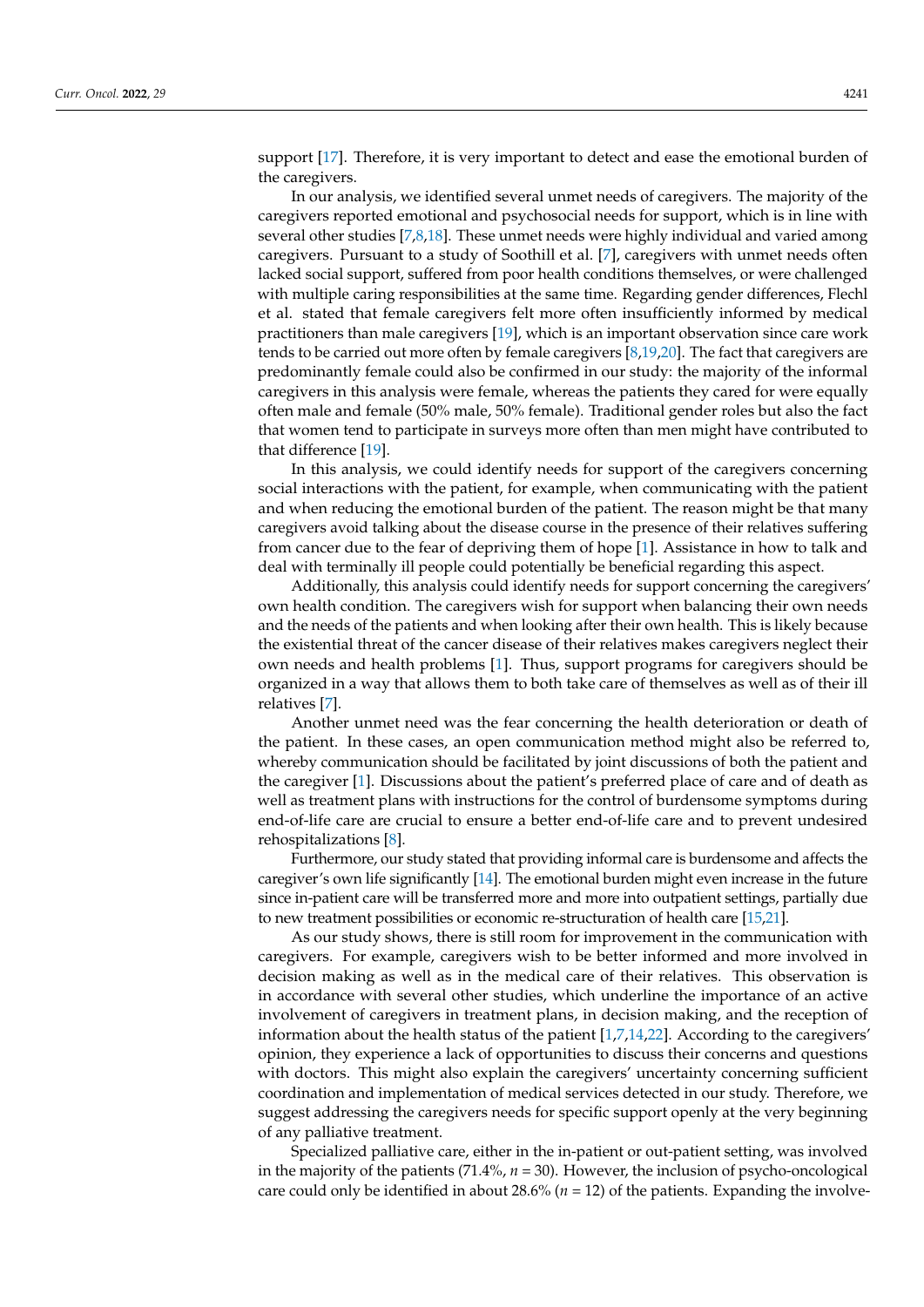ment of psycho-oncological care as an offering to both the caregiver and the patient might enhance the multi-professional support, including psychosocial and psycho-oncological care, and consequently empower patients and caregivers to better cope with the emotional stress and the disease of the patient [\[1](#page-8-0)[,23\]](#page-9-18). Several previously published studies indicated that advanced care planning affords the informal caregivers a reduction of the emotional burden and a more self-determined remaining lifetime after the patient's death [\[1,](#page-8-0)[20\]](#page-9-15). Although palliative interventions were not aligned explicitly with the informal caregivers but with the patients themselves, the confidence of caregivers in a good collaboration with doctors was higher in those whose relatives had received palliative care consultation. This might represent a positive association between the involvement of palliative care and the confidence in medical practitioners. Hereafter, care planning should more often cater to the emotional burden und unmet needs of the caregivers as well. Nevertheless, the small number of cases and the fact that we conducted a retrospective study does not confirm a causality. A follow-up prospective study would be necessary to confirm these observations.

A possible limitation of this study might lie in the fact that only a small sample of informal caregivers took part in our questionnaires, which allows only for limited interpretation. Nevertheless, our response rate of 43.6% reaches the expected range of studies involving caregivers of deceased patients and is comparable to other studies [\[16](#page-9-11)[,24\]](#page-9-19). Additionally, the caregivers were not involved in the design of the non-validated questionnaire, so the questionnaires tend to represent the clinicians' opinion of which needs seem to be important rather than the opinion of the person with the lived experience. Although no repeated comments in the open question at the end of the non-validated questionnaire could be found, a caregiver representative would have been an important advisor to design the individual questionnaire. Furthermore, the heterogenic cohort of both patients and caregivers might constitute another limitation of this study though covering a broad collective with wellbalanced sex of the patients. With only German-speaking caregivers, no conclusion about cultural or ethnical differences could be made. Additionally, the analysis dates back over seven years, so it is very likely that at least some caregivers might be affected by some recall bias. Moreover, the study did not differentiate between the caregiver's burden experience between the primary tumor and brain metastases. Any symptom load triggered by the primary tumor outside of the brain might influence the subjective burden beyond the brain metastases. Finally, no further differentiation between the different treatment methods of palliative care was made. Therefore, further prospective studies should be performed in order to limit these biases, including a caregiver representative in the process of the study set-up.

# **5. Conclusions**

In conclusion, our study shows that informal caregivers of brain metastasis patients suffer from high emotional burden and show a high need for support. Whereas the majority of patients treated for brain metastasis at our institution received some form of palliative care support during the treatment course, there is still room for an improvement of the psychosocial and psycho-oncological support for informal caregivers. Care planning should focus on the emotional burden and unmet needs of informal caregivers with implementation of emotional support systems. Further prospective studies in larger samples should be performed in order to confirm the benefit of well-structured multi-professional palliative care programs for patients with brain metastasis and their informal caregivers.

**Author Contributions:** Conceptualization, C.H.S., C.S. and D.R.Z.; methodology, C.S. and J.L.; software, C.S.; validation, C.H., C.H.S., C.S., D.B., D.R.Z., J.L., P.W. and R.G.S.; formal analysis, C.H., C.H.S., C.S., D.B., D.R.Z., J.L., P.W. and R.G.S.; investigation, J.L.; resources, C.S. and D.R.Z.; data curation, C.S. and J.L.; writing—original draft preparation, J.L.; writing—review and editing, C.H., C.H.S., C.S., D.B., D.R.Z., J.L., P.W. and R.G.S.; visualization, J.L.; supervision, C.S.; project administration, C.S.; funding acquisition, C.H. and C.S. All authors have read and agreed to the published version of the manuscript.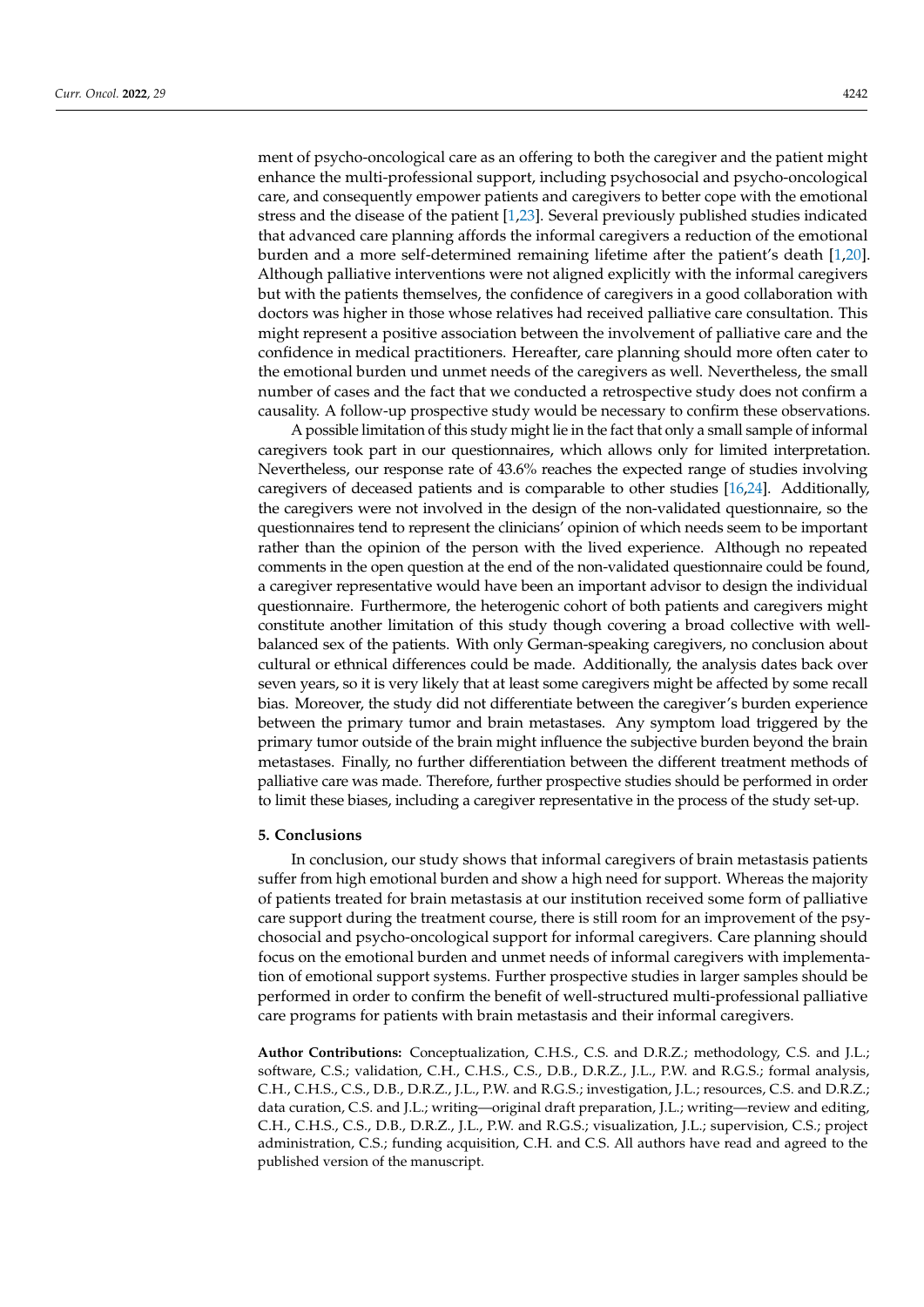Funding: This work was supported by a personal grant from the "Filling the gap" program of the University of Zurich, Switzerland to C.H. and C.S. (C. Hertler, C. Schröder).<br> University of Zurich, Switzerland to C.H. and C.S. (C. Hertler, C. Schröder).

C.H. and C.S. All authors have read and agreed to the published version of the manuscript.

Institutional Review Board Statement: The collection of data was approved by the local Ethics Committee of the Canton of Zurich BASEC ID 2020-02124. Approval of the survey does not lie within the scope of responsibility of the local ethics committee. within the scope of the scale of the local ethics committee.

**Informed Consent Statement:** Informed consent was obtained from all subjects involved in the study. study.

**Data Availability Statement:** Not applicable. **Data Availability Statement:** Not applicable. **Data Availability Statement:** Not applicable.

**Acknowledgments:** The authors thank all participating relatives of the patients.

**Conflicts of Interest:** The authors declare no conflict of interest. **Conflicts of Interest:** The authors declare no conflict of interest. **Conflicts of Interest:** The authors declare no conflict of interest.

# <span id="page-8-2"></span>**Appendix A Appendix A Appendix A**

<span id="page-8-3"></span>

**Figure A1.** Selection process of the study population. **Figure A1.** Selection process of the study population. **Figure A1.** Selection process of the study population.

<span id="page-8-4"></span>

**Figure A2.** Sufficient case conference and the use of palliative care: confidence in doctors' decisions 0.05. with and without the use of palliative care, with data in percentage (%), Mann–Whitney U test,  $p < 0.05$ .

# **References**

- <span id="page-8-0"></span>1. Preisler, M.; Goerling, U. Angehörige von an Krebs erkrankten Menschen. *Der Onkologe* **2016**, *22*, 336–341. [\[CrossRef\]](http://doi.org/10.1007/s00761-016-0006-8)
- <span id="page-8-1"></span>2. Pitceathly, C.; Maguire, P. The psychological impact of cancer on patients' partners and other key relatives: A review. *Eur. J. Cancer* **2003**, *39*, 1517–1524. [\[CrossRef\]](http://doi.org/10.1016/S0959-8049(03)00309-5)
- 3. Ketcher, D.; Otto, A.; Reblin, M. Caregivers of Patients with Brain Metastases: A Description of Caregiving Responsibilities and Psychosocial Well-being. *J. Neurosci. Nurs.* **2020**, *52*, 112–116. [\[CrossRef\]](http://doi.org/10.1097/JNN.0000000000000500) [\[PubMed\]](http://www.ncbi.nlm.nih.gov/pubmed/32175992)